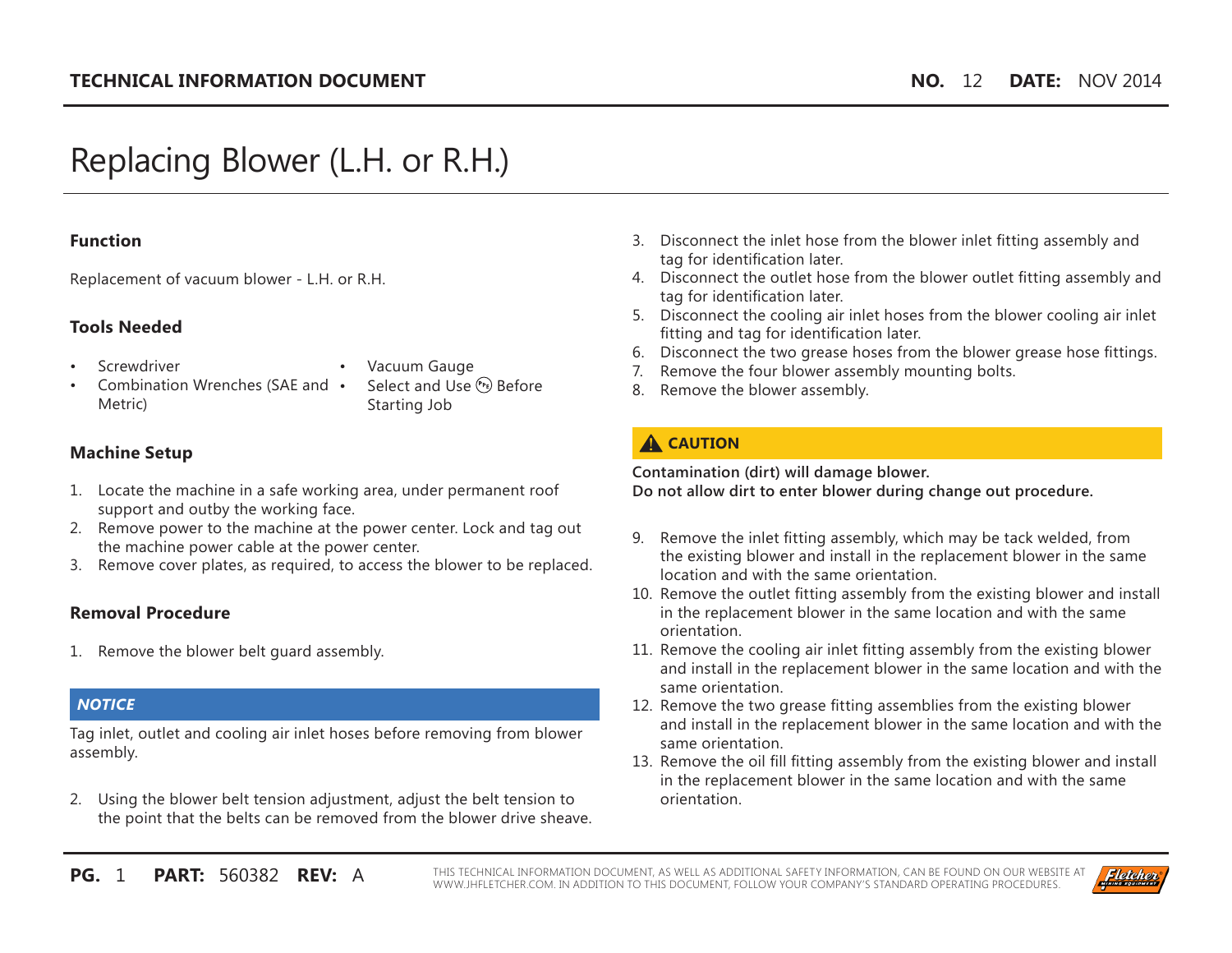14. Remove the drain cock from the existing blower and install in the replacement blower in the same location and with the same orientation.

## **WARNING**

**Never operate the machine with the blower belt and pump coupling guard removed. Serious injury or even death can occur from operation without having the blower belt and pump coupling guard installed.**

#### **Installation Procedure**

- 1. Place replacement blower assembly onto blower mount in the same orientation as replaced blower assembly.
- 2. Install and tighten down the four blower assembly mounting bolts.
- 3. Install the blower drive belts onto the blower drive sheave.
- 4. Using the blower belt tension adjusting screws, adjust belt tension. (Correct tension: 1/4" or 6mm deflection at mid-point between sheaves with moderate pressure applied to belts.)
- 5. Tighten down the locking nuts on the adjusting screws.
- 6. Re-check belt tension, re-adjust if required.
- 7. Connect the two grease hoses to the blower assembly grease hose fittings.
- 8. Connect the inlet hose to the blower inlet fitting assembly.
- 9. Connect the outlet hose to the blower outlet fitting assembly.
- 10. Connect the cooling air inlet hoses to the cooling air inlet fitting assembly.

### *NOTICE*

Blower must be greased and filled with oil to the proper level prior to start-up. Failure to lubricate properly before starting operation will damage blower beyond repair.

11. Install the blower belt guard.

12. Service both blower grease fittings - two shots with hand operated

**PG.** 2 **PART:** 560382 **REV:** A THIS TECHNICAL INFORMATION DOCUMENT, AS WELL AS ADDITIONAL SAFETY INFORMATION, CAN BE FOUND ON OUR WEBSITE AT WWW.JHFLETCHER.COM. IN ADDITION TO THIS DOCUMENT, FOLLOW YOUR COMPANY'S STANDARD OPERATING PROCEDURES.



grease gun. Use SHELL STAMINA RLS2 or equivalent grease.

- 13. Remove plug from oil fill port fitting.
- 14. Place the drain cock in the open position.
- 15. Pour oil (ROOTS Synthetic Oil ISO-VG-320 Grade) into fill port fitting until oil runs out of the drain cock.
- 16. Close the drain cock.
- 17. Re-install the plug in the oil fill port fitting.
- 18. Restore power to the machine.
- 19. Start the machine and check vacuum system for proper operation and vacuum level. Re-adjust vacuum level if required.
- 20. Shut down the machine.
- 21. Re-install cover plates.